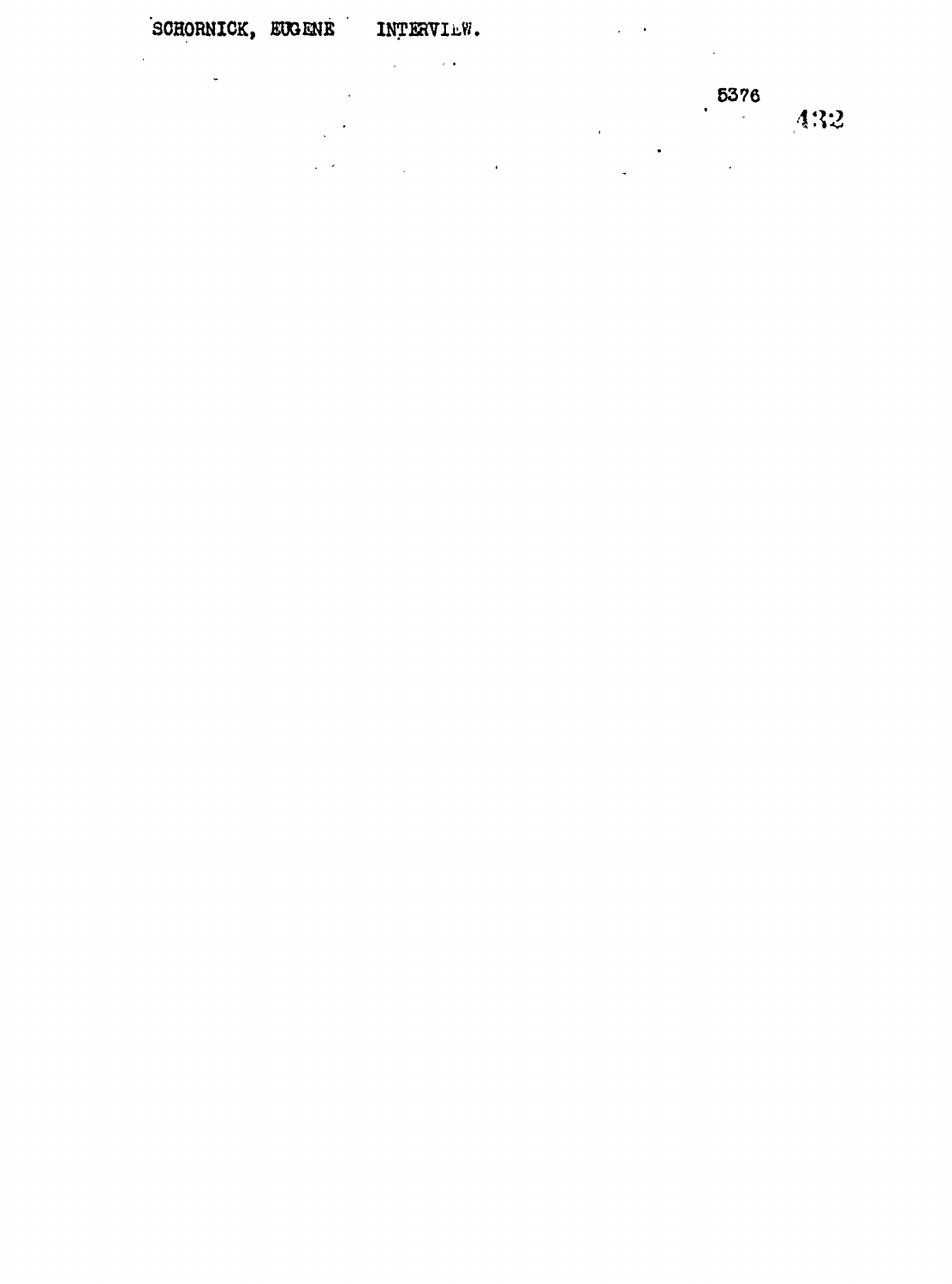**INTERVIEW EITH MR. EUGENE SOHQRNUOK ., BY Goldie Turner, Field Worker**

Mr. Eugene Schornick was born in Allen County'. Kansas, in 1876. He came to Oklahoma in 1898.

**I taught my first school in Pawnee County in.. 1898 at Pleasant Valley. I got \$20000 a month and** taught six months. The next two years I taught at Hopewell, District #64. The school house was a stone **building and there 'were about fifty children enrolled,** and all the grades from one to eight. The subjects **taught were similar to the ones taught now only more combined, that is the sixth, seventh, and eighth grades usually used the same texts and' often recited together. I got tbirty dollars a month one year -and thirty three f dollars a'month the next year, and taught wa eight** months term. The teachers then had to pay \$2.50 each **month t?o the bank in order to get their warrants cashed. Each summer, usually in August, Normal Institute was held in Pawnee. The teachers were required to attend. The Institute gave the teachers an intensive review of subjeoto to be taught and practical teaching methods, then during the last few days examinations nere held for teachers' certificates.**

433